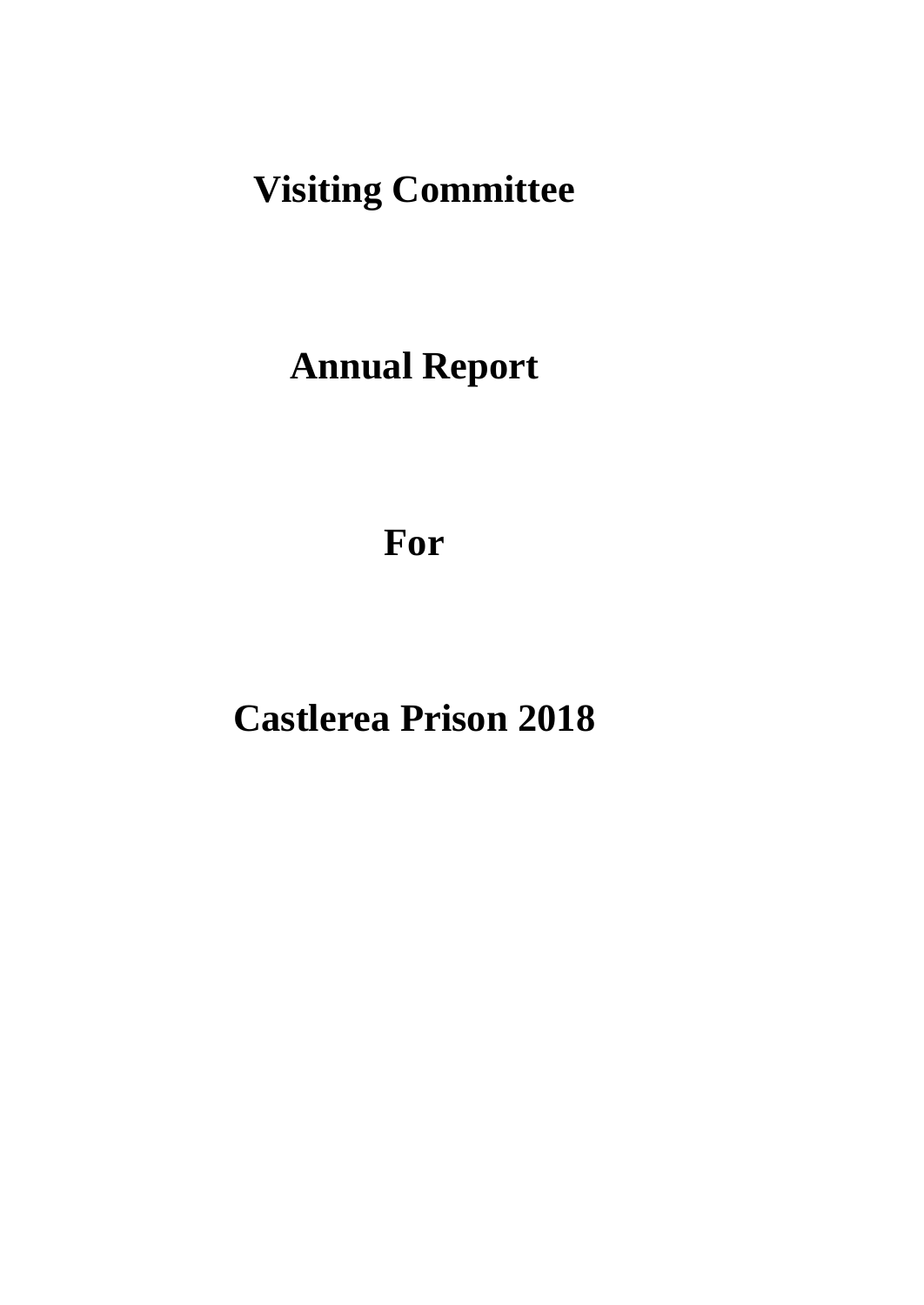# Members

Mr M. Daly

Mr M. Leonard

Mr T. Garvey

Mr J. O'Malley

Mr P. Greaney

## Introduction:

The Committee meet each month on the first Thursday of the month. The meetings were well attended. Visits were undertaken by two members of the Committee who are nominated at our monthly meeting. The Committee conduct detail and comprehensive tours of the prison, visiting workshop, education. The meet and engage with both prisoners and staff. They conduct regular visits to the committal area where all committals are housed until assessed by the Governor on his daily parade.

# Staffing Levels:

Staffing levels are still below the agreed numbers. This is due to retirements and transfers not being replaced. All current staffing shortfalls needs to be filled in order to ensure prisoners have access to Work & Training, Education, and in reach facilities on a daily basis. A total of 215 staff is required of which currently there are 198

## Retirement of Staff:

There were five retirements throughout 2018 in Castlerea. We wish the best of luck to all staff on their retirement.

## New Members To The Visiting Committee: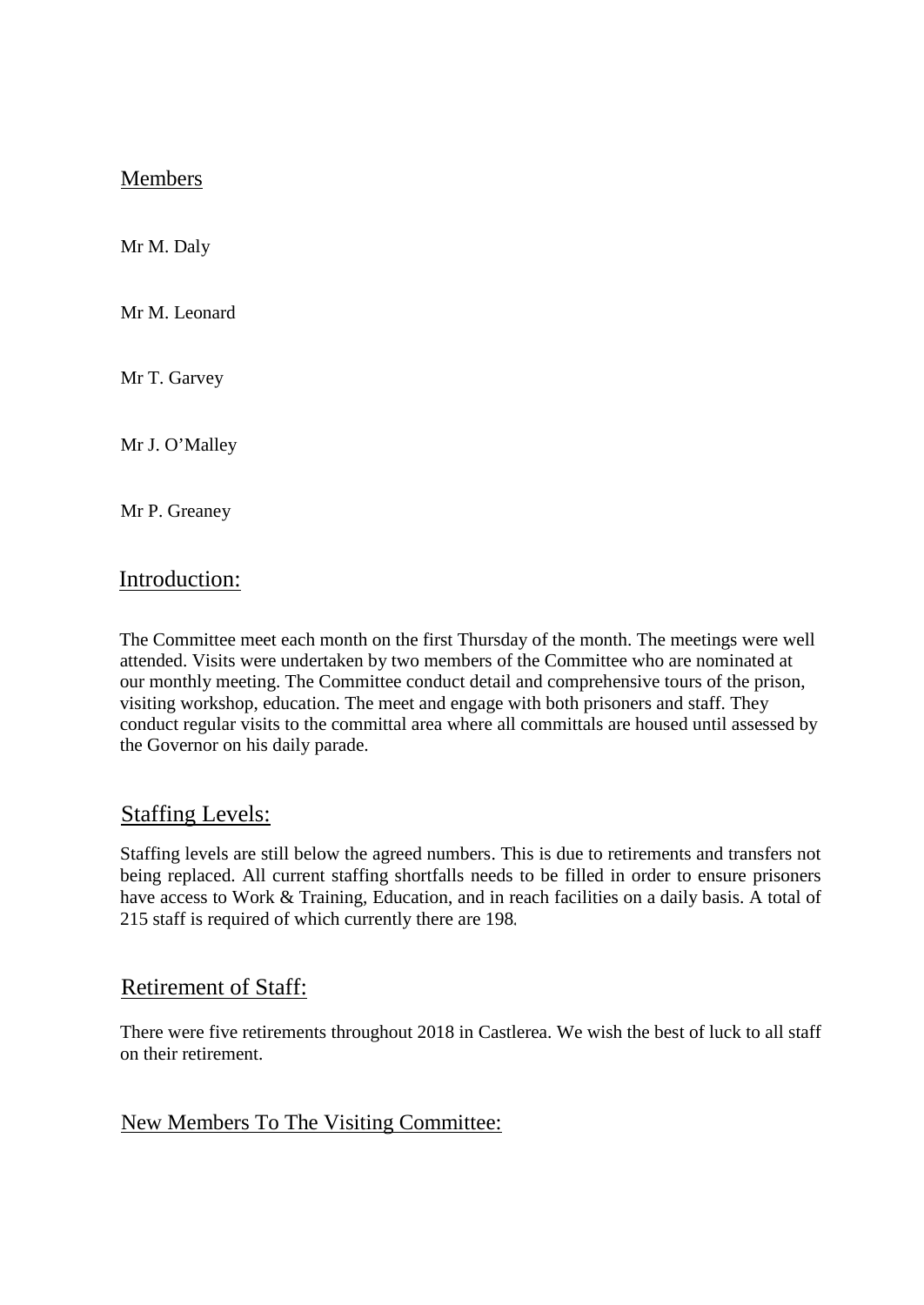Two members rejoined our Committee this year. Edward Brady and Patrick Greaney.

## Retirement of Members of Visiting Committee:

We had no retirements from the Visiting Committee this year. It is great sadness that we let you know of the passing of Edward Brady one of our valuable and dedicated members. Eddie passed away on the  $17<sup>th</sup>$  of January, 2019. May He Rest In Peace.

# Attempted Suicides:

The number of attempted non serious suicides have reduced. This is mainly due to the facilities on Cl landing which accommodates those who are most vulnerable and suffer from mental health issues. The Committee would like to express its gratitude to the staff involved in saving the attempted suicides in custody and we know from speaking to these offenders that they are grateful to the staff involved.

# Prisoners before the Committee

In addition to the offenders that the committee have met in the course of their visits to the prison there were some written requests and several offenders requested to meet the entire committee. All cases were discussed at length and the relevant course of action taken. The small number of offenders requesting to see the committee is taken as an indication of how well the prison is being run.

# Surgery:

There is no General Practice Doctor assigned to Castlerea. Cover is provided by a locum service. This lack of clinical governance and oversight of prisoner care with this level of service provision presents potential problems.

There was no psychiatric consultant cover in place in 2018. This meant that the contingency plan of transporting prisoners for psychiatric assessment/review to other prisons with in-reach psychiatric services had to be implemented. This plan has many risks, both operational and clinical. The provision of in-reach psychiatric services to Castlerea is an urgent need. This has been highlighted to both the Minister and Director General Of Prison Service and Inspector Of Prisons. Letters to relevant departments have been acknowledged.

# Chaplaincy: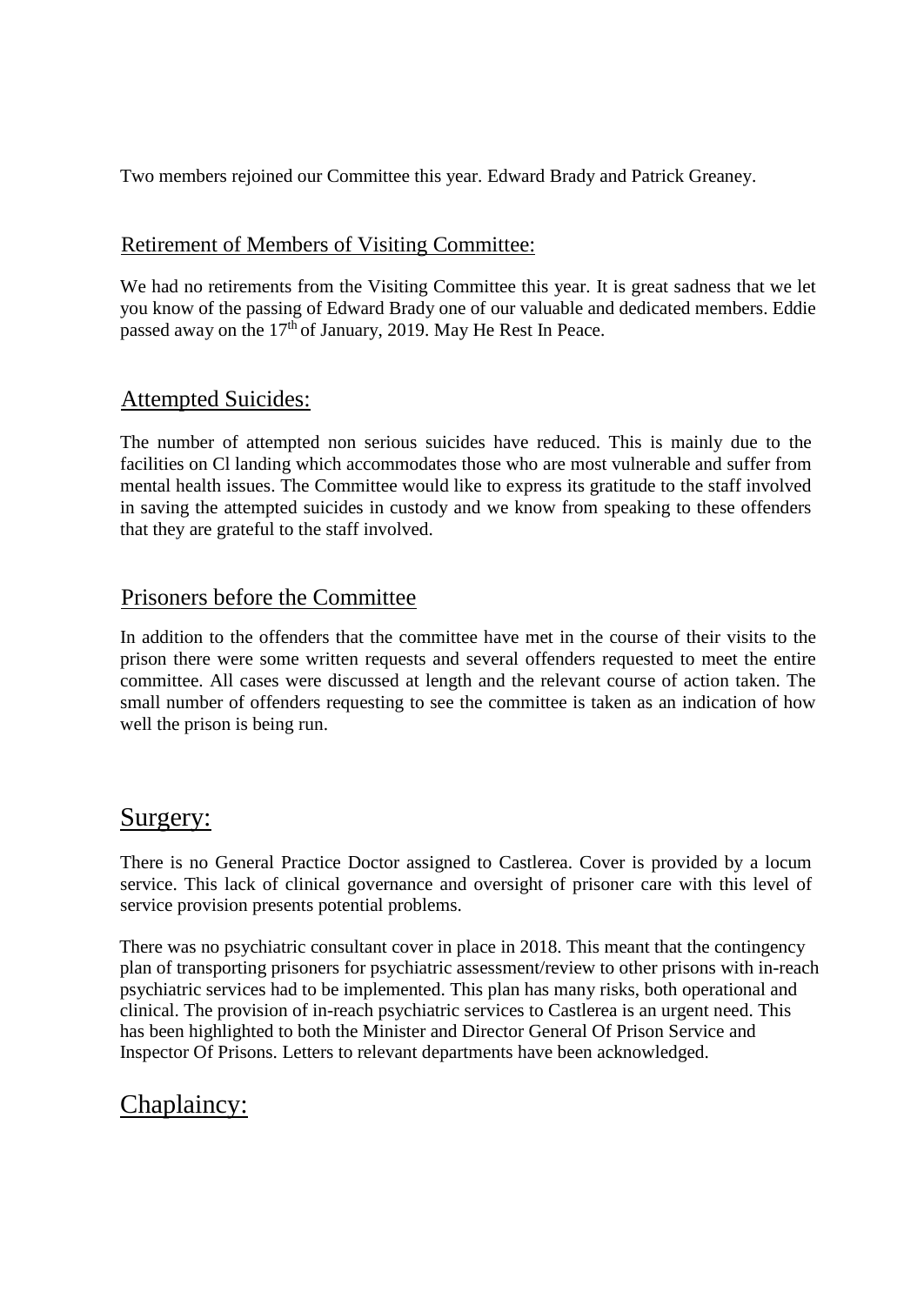There is great work carried out by lay chaplain Margaret Connaughton in Castlerea. She coordinates Mass with the local Parish Priest and with any other needs of other religious denominations. She also does great work in dealing with family bereavements of offenders, and the committee would like to thank them for doing this very difficult task so professionally. Additionally the committee welcome the news that further chaplaincy resources are being made available to Castlerea for 2019.

### School Area:

The work done in the school area once again is acknowledged. There is a very high level of interest in the classes provided, with some classes been over subscribed. Initiatives like — Red Cross, Conflict Resolution, Mediation, Drama — all are proving a huge success in maintaining peace and harmony among prisoners.

## Kitchen:

Here the prison provides a wide range of training within a production kitchen. This training ranges from elementary cookery with City & Guilds Certificates and the Food Safety Authority of Ireland. Increased budgets are actively being sought for a more advance level of training.

## Tuck Shop:

The Prison Tuck Shop is a resounding success. It supplies a large array of items for Prisoners to purchase. It also supplies newspapers to allow prisoners to stay in touch with current affairs. The staff can also arrange for special purchases with the permission of the Governor. It is noted by the Committee that the staff working in this area are extremely busy with nearly 300 prisoners looking for the tuck shop on a weekly basis.

### Parole Board:

The work of the Parole Board has greatly suffered because of the reduction of Probation Officer in Castlerea Prison. We have been informed that recruitment is taking place.

### Booking Of Prison Visits: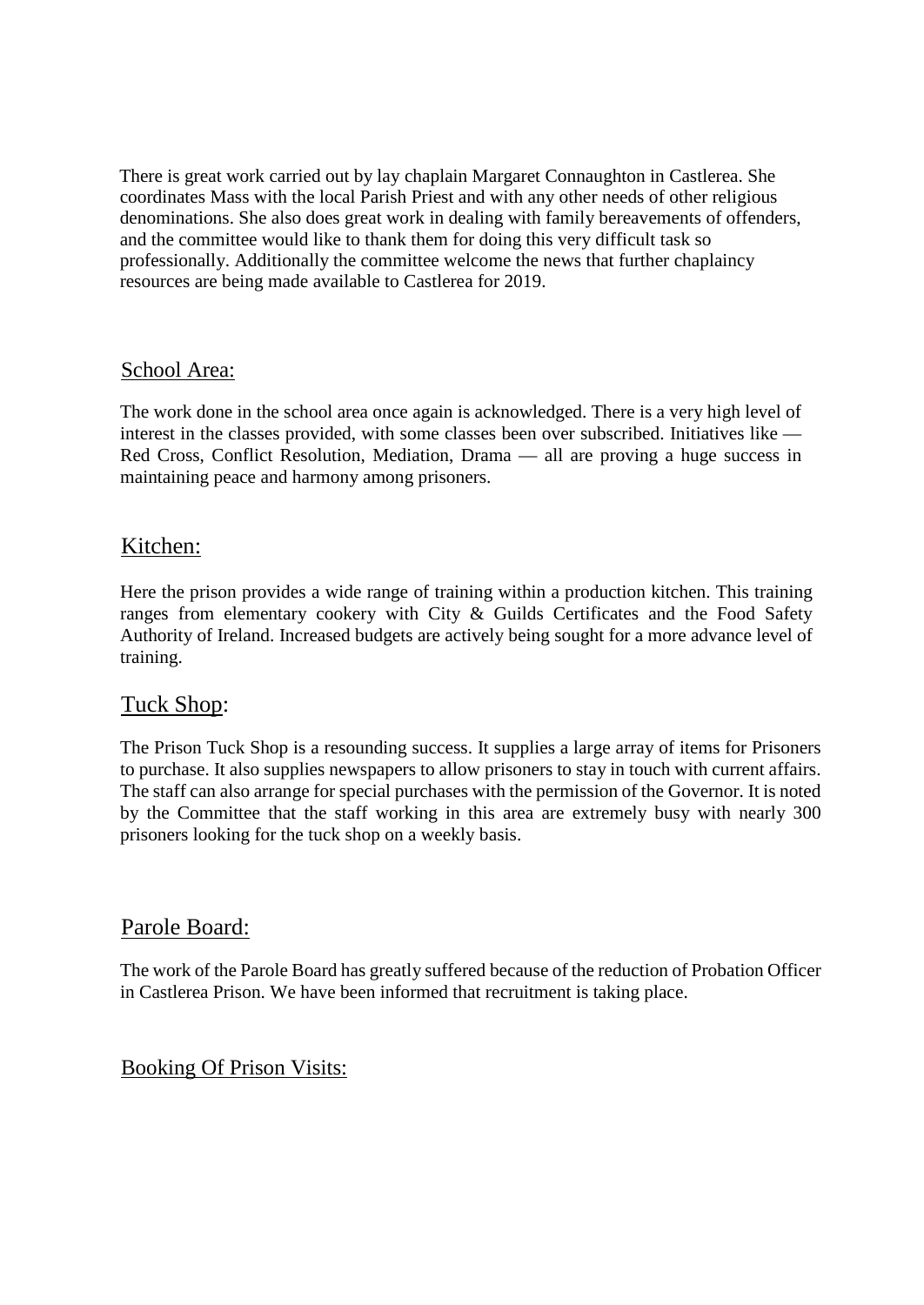There is an issue with the booking of visits at Castlerea Prison. Visits is unattended due to the lack of staff. This causes a delay in booking visits.

# Comparative Visit:

The Committee visited Loughan House this year. We were welcomed by Governor Keely. The Committee were brought on a very informative tour of the prison. The Committee were very impressed with all the good work and projects underway in Loughan. After our tour we were treated to a lovely hot lunch. Compliments were paid to the staff.

## Facilities

There is a high standard of education, work and training provided for all prisoners. Timetables in the school allows all prisoners access to the facility, and classes are run on the reserve period to accommodate this. All workshops, education and gymnasium are designated safe free zones under the Red Cross. This allows for a much greater take up by prisoners in these facilities. 2018 saw the completion of a number of structural building projects, new builds included a Prison Stores, Visits and Reception Facility. In addition a significant upgrades were made to one of the landings resulting in refurbishment of 63 prison spaces.#

# Visiting Committee Administration

A PCO does the administration for the Visiting Committee.

# Harristown House

Harristown House continues to be a huge success, with 5 prisoners living in the house on full time basis. Access to courses in Athlone I. T. and local projects are being attended through the guidance of the Parole Board. The upkeep of the external grounds to the prison, including the visitors waiting room and Family Resource Centre are maintained by the prisoners in Harristown House.

# Conclusion:

The prison has been inspected on numerous occasions during the year by members of the Visiting Committee. The prisoner complaints procedure is working well and prisoners have confidence in the procedure. Overall prisoners and staff have a good working relationship, and this has a positive effect on the day to day running of the prison. Once again this year the